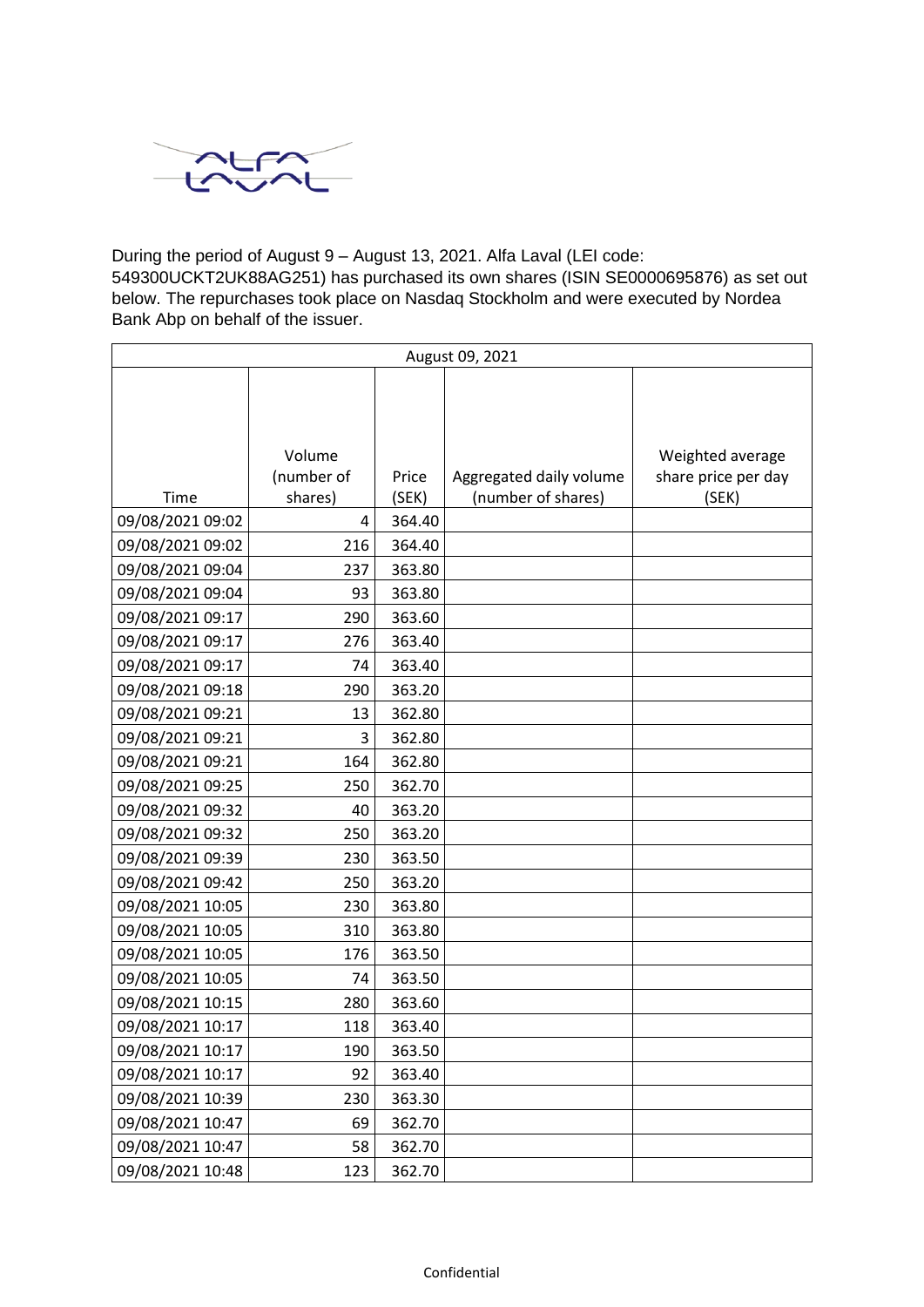| 09/08/2021 10:48 | 270 | 362.70 |  |
|------------------|-----|--------|--|
| 09/08/2021 10:48 | 250 | 362.60 |  |
| 09/08/2021 10:53 | 875 | 361.60 |  |
| 09/08/2021 10:53 | 125 | 361.60 |  |
| 09/08/2021 10:53 | 40  | 361.60 |  |
| 09/08/2021 10:53 | 210 | 361.60 |  |
| 09/08/2021 11:05 | 250 | 361.20 |  |
| 09/08/2021 11:18 | 15  | 361.40 |  |
| 09/08/2021 11:22 | 3   | 361.40 |  |
| 09/08/2021 11:23 | 536 | 361.40 |  |
| 09/08/2021 11:23 | 446 | 361.40 |  |
| 09/08/2021 11:23 | 210 | 361.50 |  |
| 09/08/2021 11:24 | 260 | 361.20 |  |
| 09/08/2021 11:29 | 260 | 361.60 |  |
| 09/08/2021 11:47 | 260 | 361.00 |  |
| 09/08/2021 11:51 | 260 | 360.90 |  |
| 09/08/2021 12:02 | 25  | 361.20 |  |
| 09/08/2021 12:02 | 225 | 361.20 |  |
| 09/08/2021 12:08 | 220 | 361.30 |  |
| 09/08/2021 12:16 | 360 | 361.20 |  |
| 09/08/2021 12:29 | 180 | 361.30 |  |
| 09/08/2021 12:35 | 20  | 361.40 |  |
| 09/08/2021 12:35 | 220 | 361.40 |  |
| 09/08/2021 12:59 | 240 | 361.30 |  |
| 09/08/2021 13:01 | 24  | 361.10 |  |
| 09/08/2021 13:01 | 256 | 361.10 |  |
| 09/08/2021 13:33 | 200 | 361.90 |  |
| 09/08/2021 13:41 | 240 | 361.90 |  |
| 09/08/2021 14:42 | 100 | 362.00 |  |
| 09/08/2021 14:42 | 120 | 362.00 |  |
| 09/08/2021 14:55 | 88  | 362.00 |  |
| 09/08/2021 14:55 | 12  | 362.00 |  |
| 09/08/2021 16:07 | 53  | 362.60 |  |
| 09/08/2021 16:07 | 1   | 362.60 |  |
| 09/08/2021 16:12 | 260 | 362.80 |  |
| 09/08/2021 16:13 | 146 | 362.60 |  |
| 09/08/2021 16:13 | 280 | 362.60 |  |
| 09/08/2021 16:21 | 310 | 362.60 |  |
| 09/08/2021 16:21 | 7   | 362.60 |  |
| 09/08/2021 16:21 | 253 | 362.60 |  |
| 09/08/2021 16:21 | 220 | 362.60 |  |
| 09/08/2021 16:25 | 300 | 362.60 |  |
| 09/08/2021 16:28 | 330 | 362.60 |  |
| 09/08/2021 16:40 | 130 | 362.60 |  |
| 09/08/2021 16:40 | 42  | 362.60 |  |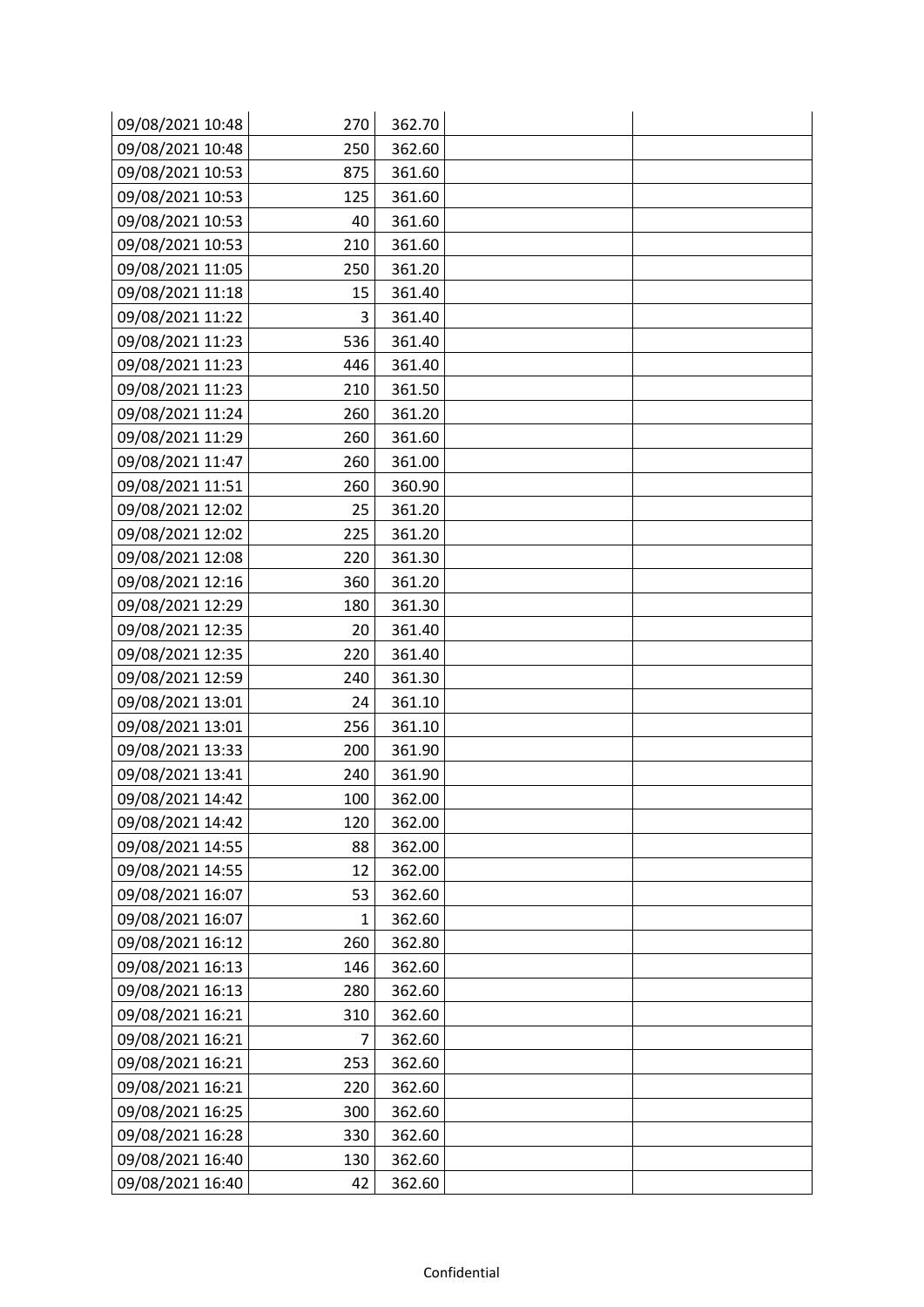| 09/08/2021 16:40 | 98         | 362.60 |                         |                                         |
|------------------|------------|--------|-------------------------|-----------------------------------------|
| 09/08/2021 16:40 | 320        | 362.60 |                         |                                         |
| 09/08/2021 16:49 | 130        | 363.30 |                         |                                         |
| 09/08/2021 16:50 | 130        | 363.20 |                         |                                         |
| 09/08/2021 16:52 | 100        | 362.90 |                         |                                         |
| 09/08/2021 16:52 | 20         | 362.90 |                         |                                         |
| 09/08/2021 16:55 | 110        | 362.90 |                         |                                         |
| 09/08/2021 16:59 | 202        | 362.90 |                         |                                         |
| 09/08/2021 16:59 | 88         | 362.90 |                         |                                         |
| 09/08/2021 17:10 | 200        | 363.00 |                         |                                         |
| 09/08/2021 17:17 | 110        | 363.00 |                         |                                         |
| 09/08/2021 17:24 | 110        | 362.90 |                         |                                         |
| 09/08/2021 17:24 | 130        | 362.90 |                         |                                         |
| 09/08/2021 17:24 | 170        | 362.90 |                         |                                         |
| 09/08/2021 17:24 | 60         | 362.90 |                         |                                         |
| 09/08/2021 17:24 | 190        | 362.90 |                         |                                         |
| 09/08/2021 17:24 | 160        | 362.90 |                         |                                         |
| 09/08/2021 17:24 | 220        | 362.90 |                         |                                         |
| 09/08/2021 17:24 | 130        | 362.90 |                         |                                         |
| 09/08/2021 17:24 | 140        | 362.90 |                         |                                         |
| 09/08/2021 17:24 | 150        | 362.90 |                         |                                         |
| 09/08/2021 17:24 | 110        | 362.90 |                         |                                         |
| 09/08/2021 17:24 | 160        | 362.90 |                         |                                         |
|                  |            |        | 17,000                  | 362.4498                                |
|                  |            |        |                         |                                         |
|                  |            |        | August 10, 2021         |                                         |
|                  |            |        |                         |                                         |
|                  |            |        |                         |                                         |
|                  |            |        |                         |                                         |
|                  | Volume     |        |                         |                                         |
|                  | (number of | Price  | Aggregated daily volume | Weighted average<br>share price per day |
| Time             | shares)    | (SEK)  | (number of shares)      | (SEK)                                   |
| 10/08/2021 09:06 | 310        | 364.00 |                         |                                         |
| 10/08/2021 09:08 | 210        | 363.70 |                         |                                         |
| 10/08/2021 09:12 | 28         | 363.20 |                         |                                         |
| 10/08/2021 09:12 | 322        | 363.20 |                         |                                         |
| 10/08/2021 09:12 | 256        | 362.90 |                         |                                         |
| 10/08/2021 09:12 | 64         | 362.90 |                         |                                         |
| 10/08/2021 09:18 | 290        | 362.50 |                         |                                         |
| 10/08/2021 09:24 | 250        | 362.20 |                         |                                         |
| 10/08/2021 09:36 | 178        | 362.70 |                         |                                         |
| 10/08/2021 09:36 | 22         | 362.70 |                         |                                         |
| 10/08/2021 09:37 | 221        | 362.70 |                         |                                         |
| 10/08/2021 09:38 | 24         | 362.70 |                         |                                         |
| 10/08/2021 09:38 | 25         | 362.70 |                         |                                         |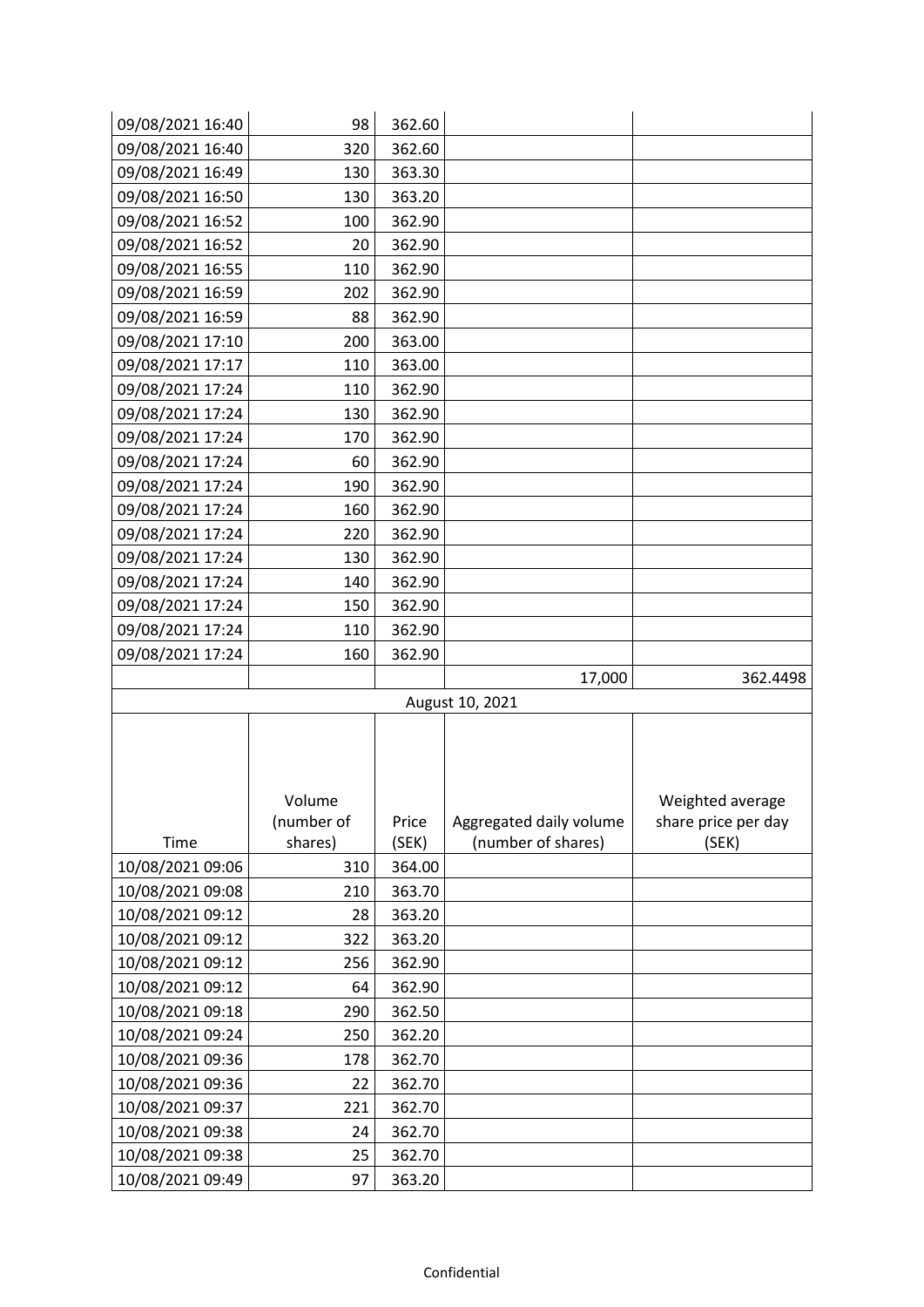| 10/08/2021 09:49 | 143 | 363.20 |  |
|------------------|-----|--------|--|
| 10/08/2021 10:01 | 190 | 363.50 |  |
| 10/08/2021 10:06 | 260 | 363.70 |  |
| 10/08/2021 10:16 | 250 | 363.20 |  |
| 10/08/2021 10:18 | 112 | 363.10 |  |
| 10/08/2021 10:18 | 93  | 363.10 |  |
| 10/08/2021 10:18 | 128 | 363.10 |  |
| 10/08/2021 10:18 | 197 | 363.10 |  |
| 10/08/2021 10:26 | 240 | 362.90 |  |
| 10/08/2021 10:31 | 9   | 363.30 |  |
| 10/08/2021 10:40 | 260 | 363.60 |  |
| 10/08/2021 10:42 | 171 | 363.30 |  |
| 10/08/2021 10:47 | 18  | 363.40 |  |
| 10/08/2021 10:48 | 252 | 363.40 |  |
| 10/08/2021 11:05 | 45  | 363.60 |  |
| 10/08/2021 11:06 | 2   | 363.60 |  |
| 10/08/2021 11:07 | 156 | 363.60 |  |
| 10/08/2021 11:07 | 47  | 363.60 |  |
| 10/08/2021 11:09 | 250 | 363.30 |  |
| 10/08/2021 11:17 | 57  | 363.40 |  |
| 10/08/2021 11:36 | 310 | 364.20 |  |
| 10/08/2021 11:53 | 254 | 364.00 |  |
| 10/08/2021 11:53 | 6   | 364.00 |  |
| 10/08/2021 12:02 | 1   | 363.90 |  |
| 10/08/2021 12:06 | 18  | 363.90 |  |
| 10/08/2021 12:06 | 161 | 363.90 |  |
| 10/08/2021 12:06 | 270 | 363.90 |  |
| 10/08/2021 12:20 | 240 | 363.70 |  |
| 10/08/2021 12:20 | 380 | 363.80 |  |
| 10/08/2021 12:34 | 220 | 363.80 |  |
| 10/08/2021 12:43 | 109 | 363.60 |  |
| 10/08/2021 12:43 | 31  | 363.60 |  |
| 10/08/2021 12:43 | 100 | 363.60 |  |
| 10/08/2021 12:44 | 240 | 363.60 |  |
| 10/08/2021 12:47 | 44  | 363.40 |  |
| 10/08/2021 12:47 | 133 | 363.40 |  |
| 10/08/2021 12:48 | 148 | 363.40 |  |
| 10/08/2021 12:48 | 58  | 363.40 |  |
| 10/08/2021 13:01 | 135 | 363.00 |  |
| 10/08/2021 13:01 | 105 | 363.00 |  |
| 10/08/2021 13:14 | 10  | 362.60 |  |
| 10/08/2021 13:16 | 66  | 362.60 |  |
| 10/08/2021 13:35 | 220 | 362.90 |  |
| 10/08/2021 13:44 | 230 | 363.10 |  |
| 10/08/2021 13:45 | 10  | 363.10 |  |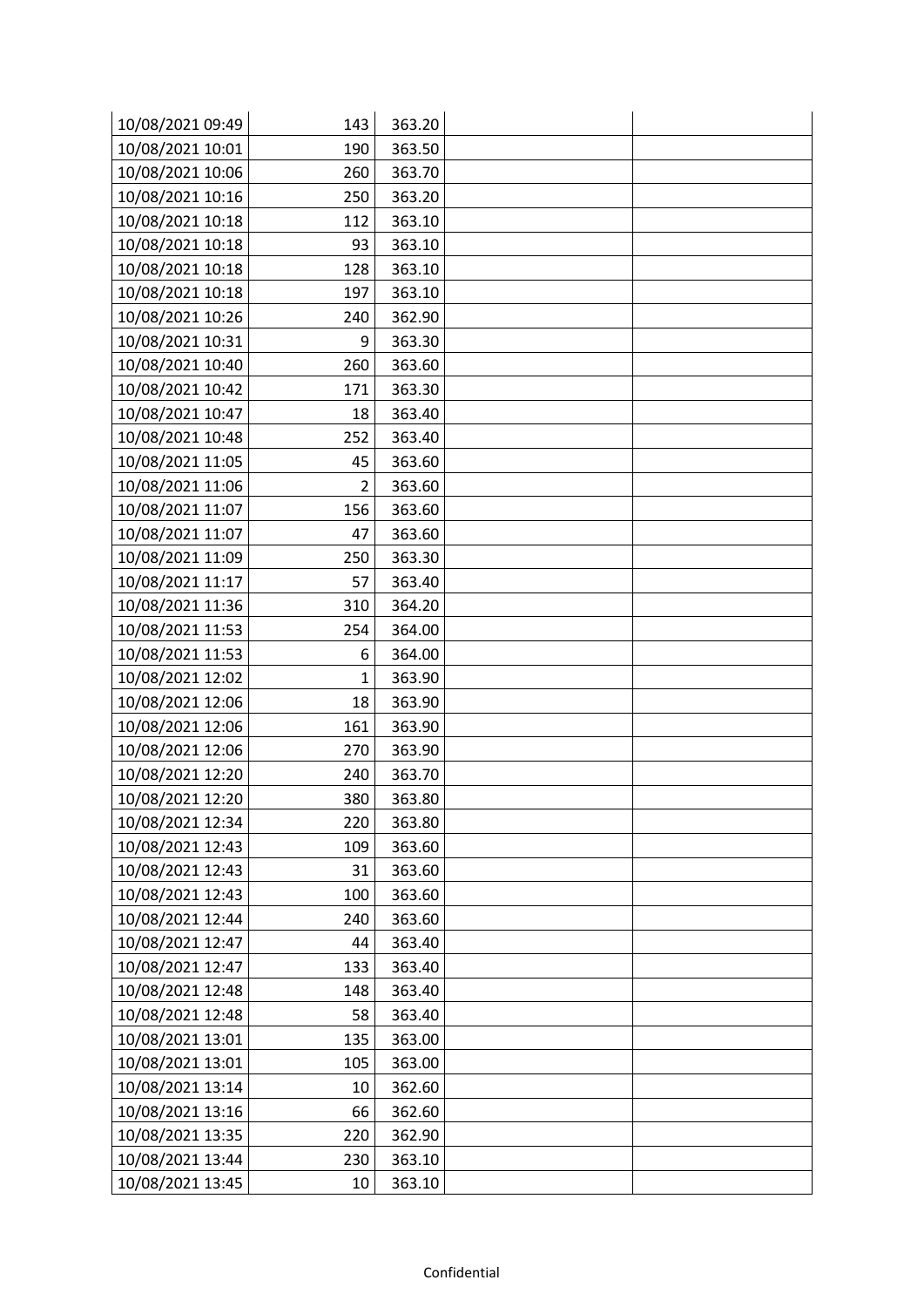| 10/08/2021 13:58 | 14    | 363.00 |  |
|------------------|-------|--------|--|
| 10/08/2021 13:58 | 176   | 363.00 |  |
| 10/08/2021 14:05 | 240   | 362.90 |  |
| 10/08/2021 14:07 | 45    | 362.60 |  |
| 10/08/2021 14:07 | 151   | 362.60 |  |
| 10/08/2021 14:07 | 99    | 362.60 |  |
| 10/08/2021 14:07 | 139   | 362.60 |  |
| 10/08/2021 14:17 | 32    | 362.50 |  |
| 10/08/2021 14:19 | 218   | 362.50 |  |
| 10/08/2021 14:32 | 28    | 362.50 |  |
| 10/08/2021 14:36 | 202   | 362.50 |  |
| 10/08/2021 14:44 | 240   | 362.40 |  |
| 10/08/2021 14:51 | 63    | 362.20 |  |
| 10/08/2021 14:51 | 100   | 362.20 |  |
| 10/08/2021 15:22 | 28    | 362.60 |  |
| 10/08/2021 15:22 | 230   | 362.60 |  |
| 10/08/2021 15:22 | 222   | 362.60 |  |
| 10/08/2021 15:38 | 290   | 362.60 |  |
| 10/08/2021 15:38 | 200   | 362.60 |  |
| 10/08/2021 15:38 | 175   | 362.50 |  |
| 10/08/2021 15:38 | 100   | 362.50 |  |
| 10/08/2021 15:38 | 175   | 362.50 |  |
| 10/08/2021 15:38 | 100   | 362.50 |  |
| 10/08/2021 15:39 | 100   | 362.50 |  |
| 10/08/2021 15:39 | 97    | 362.50 |  |
| 10/08/2021 15:39 | 74    | 362.50 |  |
| 10/08/2021 15:39 | 74    | 362.50 |  |
| 10/08/2021 15:39 | 35    | 362.50 |  |
| 10/08/2021 15:39 | 22    | 362.50 |  |
| 10/08/2021 15:39 | 65    | 362.50 |  |
| 10/08/2021 15:40 | 100   | 362.50 |  |
| 10/08/2021 15:40 | 330   | 362.50 |  |
| 10/08/2021 15:40 | 60    | 362.50 |  |
| 10/08/2021 15:40 | 60    | 362.50 |  |
| 10/08/2021 15:40 | 40    | 362.50 |  |
| 10/08/2021 15:40 | 100   | 362.50 |  |
| 10/08/2021 15:40 | 100   | 362.50 |  |
| 10/08/2021 15:40 | 100   | 362.50 |  |
| 10/08/2021 15:40 | 100   | 362.50 |  |
| 10/08/2021 15:40 | 52    | 362.50 |  |
| 10/08/2021 15:40 | 1,039 | 362.50 |  |
| 10/08/2021 15:45 | 100   | 362.50 |  |
| 10/08/2021 15:45 | 320   | 362.50 |  |
| 10/08/2021 15:45 | 100   | 362.50 |  |
| 10/08/2021 15:45 | 100   | 362.50 |  |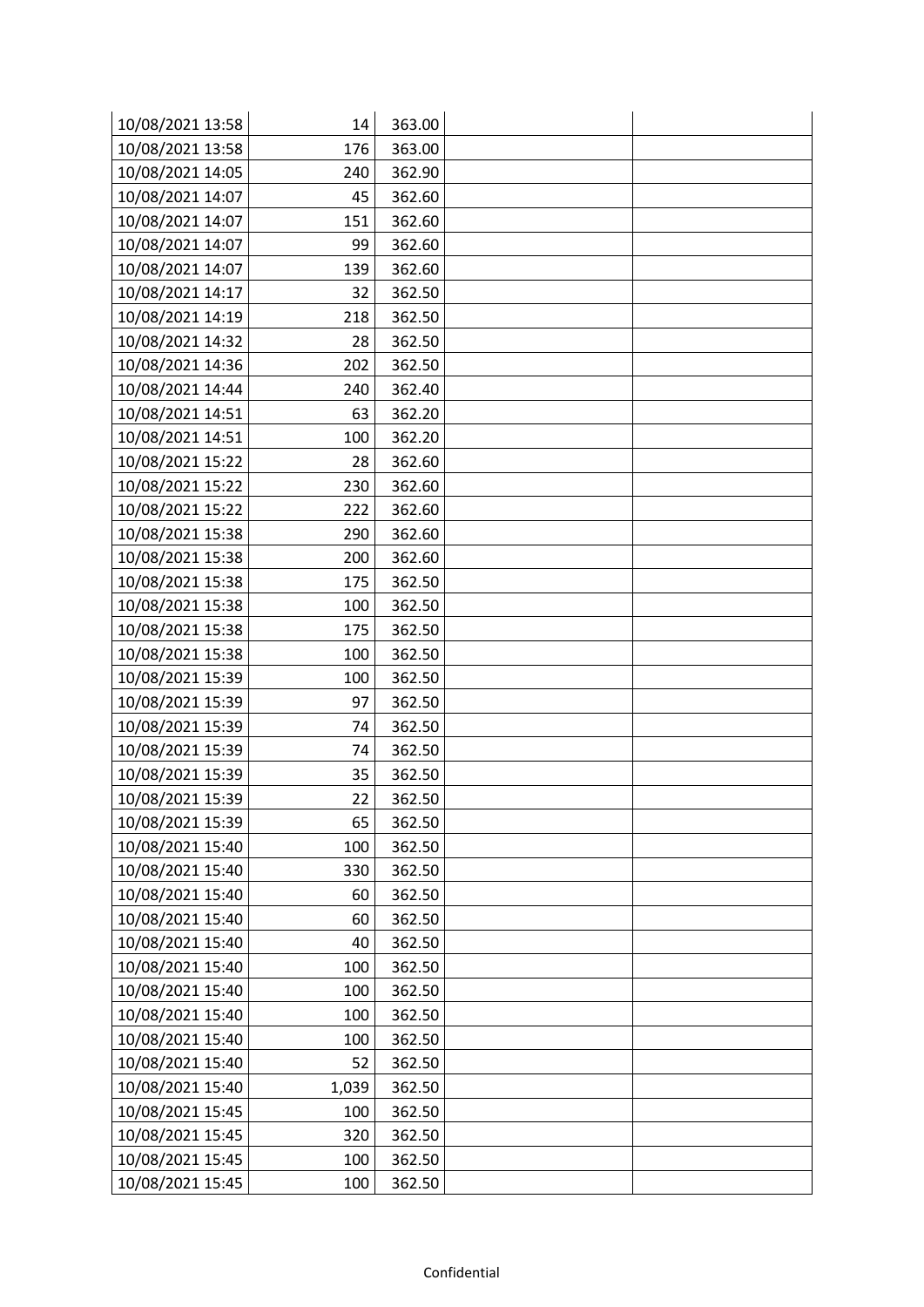| 10/08/2021 15:45 | 58  | 362.50 |  |
|------------------|-----|--------|--|
| 10/08/2021 15:45 | 58  | 362.50 |  |
| 10/08/2021 15:45 | 100 | 362.50 |  |
| 10/08/2021 15:45 | 100 | 362.50 |  |
| 10/08/2021 15:45 | 100 | 362.50 |  |
| 10/08/2021 15:45 | 81  | 362.50 |  |
| 10/08/2021 15:45 | 100 | 362.50 |  |
| 10/08/2021 15:45 | 100 | 362.50 |  |
| 10/08/2021 15:45 | 100 | 362.50 |  |
| 10/08/2021 15:45 | 100 | 362.50 |  |
| 10/08/2021 15:45 | 100 | 362.50 |  |
| 10/08/2021 15:45 | 5   | 362.50 |  |
| 10/08/2021 15:45 | 100 | 362.50 |  |
| 10/08/2021 15:45 | 100 | 362.50 |  |
| 10/08/2021 15:45 | 100 | 362.50 |  |
| 10/08/2021 15:45 | 100 | 362.50 |  |
| 10/08/2021 15:45 | 100 | 362.50 |  |
| 10/08/2021 15:45 | 100 | 362.50 |  |
| 10/08/2021 15:48 | 240 | 362.40 |  |
| 10/08/2021 15:48 | 49  | 362.40 |  |
| 10/08/2021 15:48 | 231 | 362.40 |  |
| 10/08/2021 15:48 | 27  | 362.20 |  |
| 10/08/2021 15:48 | 270 | 362.00 |  |
| 10/08/2021 15:53 | 90  | 361.80 |  |
| 10/08/2021 15:53 | 140 | 361.80 |  |
| 10/08/2021 15:58 | 270 | 361.70 |  |
| 10/08/2021 16:01 | 320 | 361.50 |  |
| 10/08/2021 16:05 | 77  | 361.40 |  |
| 10/08/2021 16:05 | 249 | 361.40 |  |
| 10/08/2021 16:05 | 34  | 361.40 |  |
| 10/08/2021 16:06 | 3   | 361.20 |  |
| 10/08/2021 16:06 | 221 | 361.20 |  |
| 10/08/2021 16:06 | 66  | 361.20 |  |
| 10/08/2021 16:10 | 270 | 361.30 |  |
| 10/08/2021 16:15 | 132 | 361.40 |  |
| 10/08/2021 16:15 | 138 | 361.40 |  |
| 10/08/2021 16:19 | 27  | 361.30 |  |
| 10/08/2021 16:19 | 193 | 361.30 |  |
| 10/08/2021 16:20 | 234 | 361.10 |  |
| 10/08/2021 16:20 | 26  | 361.10 |  |
| 10/08/2021 16:27 | 6   | 361.30 |  |
| 10/08/2021 16:27 | 96  | 361.30 |  |
| 10/08/2021 16:27 | 128 | 361.30 |  |
| 10/08/2021 16:27 | 166 | 361.20 |  |
| 10/08/2021 16:28 | 164 | 361.20 |  |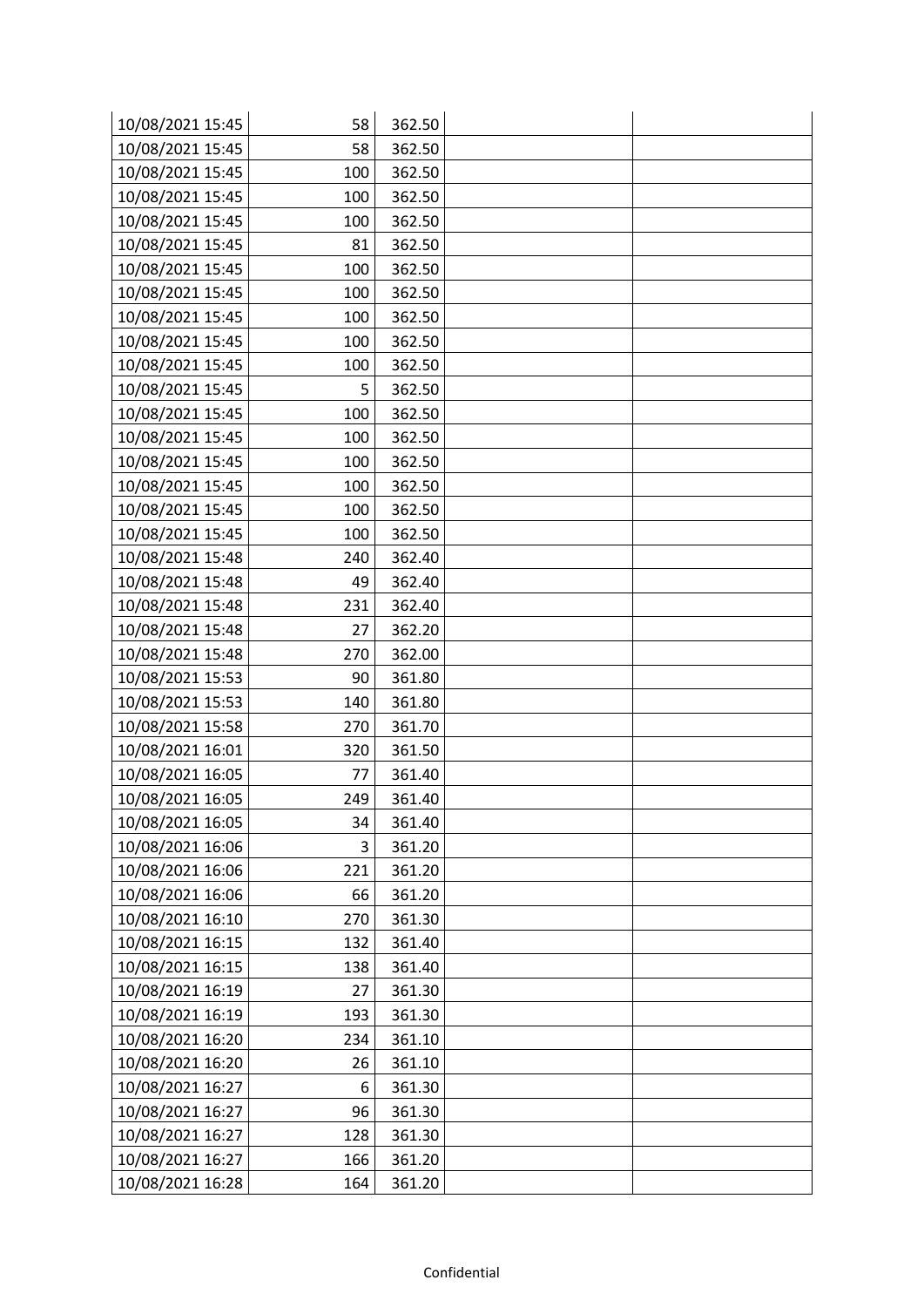| 10/08/2021 16:30 | 300        | 361.10 |                         |                                         |
|------------------|------------|--------|-------------------------|-----------------------------------------|
| 10/08/2021 16:32 | 310        | 360.90 |                         |                                         |
| 10/08/2021 16:32 | 230        | 360.90 |                         |                                         |
| 10/08/2021 16:37 | 178        | 360.30 |                         |                                         |
| 10/08/2021 16:37 | 92         | 360.30 |                         |                                         |
| 10/08/2021 16:46 | 79         | 360.90 |                         |                                         |
| 10/08/2021 16:46 | 251        | 360.90 |                         |                                         |
| 10/08/2021 16:54 | 175        | 361.30 |                         |                                         |
| 10/08/2021 16:54 | 95         | 361.30 |                         |                                         |
| 10/08/2021 16:58 | 209        | 361.10 |                         |                                         |
| 10/08/2021 16:58 | 51         | 361.10 |                         |                                         |
| 10/08/2021 17:11 | 290        | 361.70 |                         |                                         |
| 10/08/2021 17:12 | 38         | 361.60 |                         |                                         |
| 10/08/2021 17:12 | 252        | 361.60 |                         |                                         |
| 10/08/2021 17:15 | 240        | 361.60 |                         |                                         |
| 10/08/2021 17:15 | 115        | 361.60 |                         |                                         |
| 10/08/2021 17:15 | 155        | 361.60 |                         |                                         |
| 10/08/2021 17:16 | 166        | 361.40 |                         |                                         |
| 10/08/2021 17:16 | 50         | 361.40 |                         |                                         |
| 10/08/2021 17:17 | 13         | 361.40 |                         |                                         |
| 10/08/2021 17:17 | 287        | 361.40 |                         |                                         |
| 10/08/2021 17:17 | 54         | 361.40 |                         |                                         |
| 10/08/2021 17:17 | 310        | 361.40 |                         |                                         |
| 10/08/2021 17:17 | 250        | 361.40 |                         |                                         |
| 10/08/2021 17:22 | 99         | 361.50 |                         |                                         |
| 10/08/2021 17:22 | 231        | 361.50 |                         |                                         |
| 10/08/2021 17:22 | 180        | 361.50 |                         |                                         |
| 10/08/2021 17:24 | 1          | 362.00 |                         |                                         |
|                  |            |        | 25,281                  | 362.4310                                |
|                  |            |        | August 11, 2021         |                                         |
|                  |            |        |                         |                                         |
|                  |            |        |                         |                                         |
|                  | Volume     |        |                         |                                         |
|                  | (number of | Price  | Aggregated daily volume | Weighted average<br>share price per day |
| Time             | shares)    | (SEK)  | (number of shares)      | (SEK)                                   |
| 11/08/2021 09:03 | 134        | 363.40 |                         |                                         |
| 11/08/2021 09:05 | 49         | 363.60 |                         |                                         |
| 11/08/2021 09:05 | 41         | 363.60 |                         |                                         |
| 11/08/2021 09:05 | 180        | 363.60 |                         |                                         |
| 11/08/2021 09:05 | 96         | 363.40 |                         |                                         |
| 11/08/2021 09:14 | 440        | 363.60 |                         |                                         |
| 11/08/2021 09:16 | 77         | 363.40 |                         |                                         |
| 11/08/2021 09:21 | 260        | 363.60 |                         |                                         |
| 11/08/2021 09:21 | 223        | 363.40 |                         |                                         |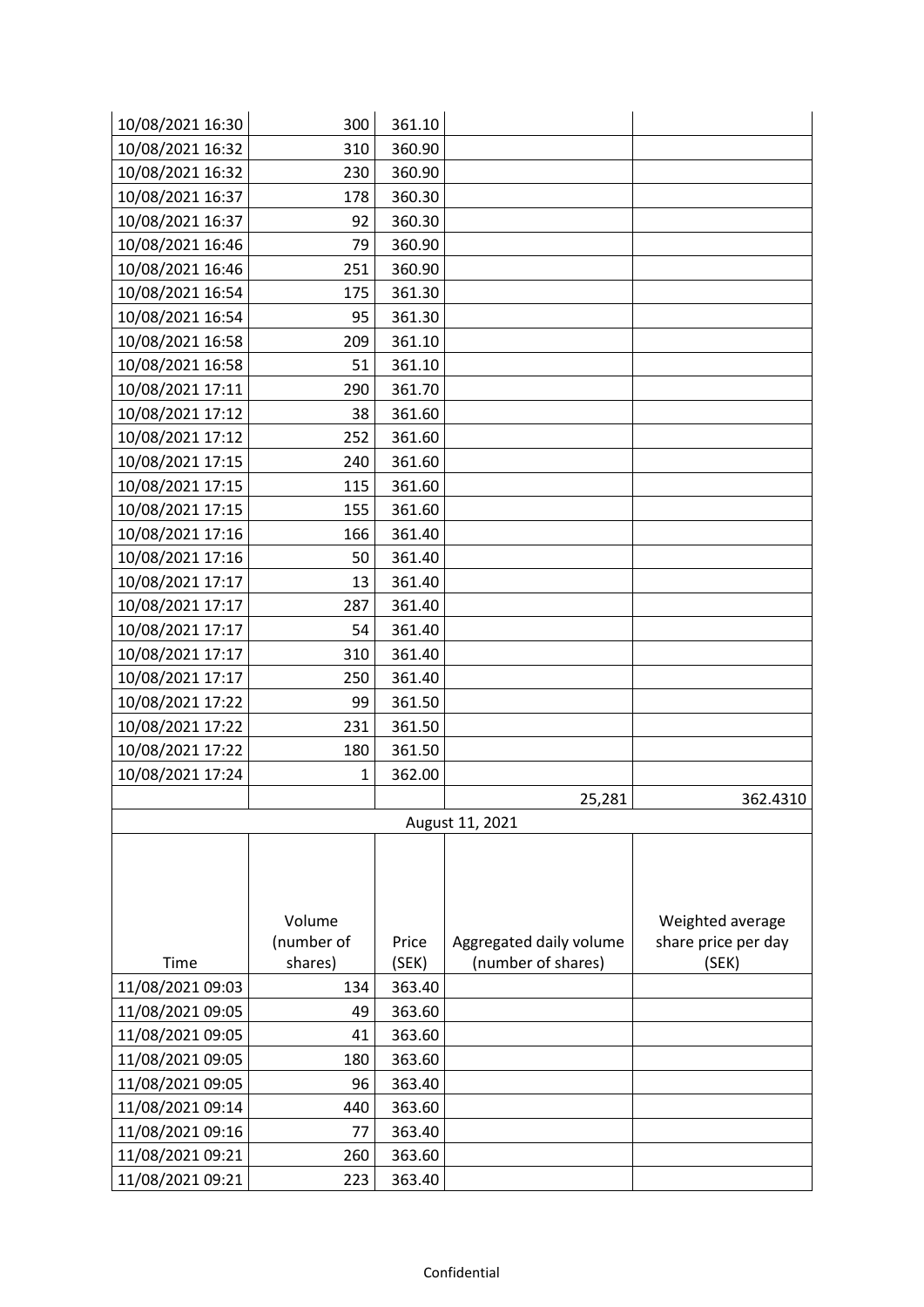| 11/08/2021 09:22 | 25  | 363.10 |  |
|------------------|-----|--------|--|
| 11/08/2021 09:23 | 265 | 363.10 |  |
| 11/08/2021 09:26 | 192 | 363.10 |  |
| 11/08/2021 09:26 | 88  | 363.10 |  |
| 11/08/2021 09:32 | 260 | 362.50 |  |
| 11/08/2021 09:46 | 250 | 362.90 |  |
| 11/08/2021 09:48 | 225 | 362.80 |  |
| 11/08/2021 09:48 | 15  | 362.80 |  |
| 11/08/2021 09:56 | 240 | 362.70 |  |
| 11/08/2021 10:00 | 147 | 362.40 |  |
| 11/08/2021 10:00 | 103 | 362.40 |  |
| 11/08/2021 10:02 | 190 | 362.10 |  |
| 11/08/2021 10:05 | 56  | 361.90 |  |
| 11/08/2021 10:05 | 124 | 361.90 |  |
| 11/08/2021 10:08 | 61  | 361.90 |  |
| 11/08/2021 10:08 | 199 | 361.90 |  |
| 11/08/2021 10:19 | 220 | 362.00 |  |
| 11/08/2021 10:32 | 7   | 362.00 |  |
| 11/08/2021 10:32 | 17  | 362.00 |  |
| 11/08/2021 10:33 | 216 | 362.00 |  |
| 11/08/2021 10:33 | 250 | 362.00 |  |
| 11/08/2021 10:41 | 250 | 361.40 |  |
| 11/08/2021 10:42 | 39  | 361.40 |  |
| 11/08/2021 10:42 | 221 | 361.40 |  |
| 11/08/2021 10:50 | 3   | 360.60 |  |
| 11/08/2021 10:50 | 277 | 360.60 |  |
| 11/08/2021 11:00 | 220 | 360.30 |  |
| 11/08/2021 11:06 | 250 | 360.10 |  |
| 11/08/2021 11:13 | 180 | 360.30 |  |
| 11/08/2021 11:38 | 300 | 361.30 |  |
| 11/08/2021 11:46 | 47  | 361.50 |  |
| 11/08/2021 11:46 | 84  | 361.50 |  |
| 11/08/2021 11:46 | 119 | 361.50 |  |
| 11/08/2021 11:46 | 250 | 361.00 |  |
| 11/08/2021 11:57 | 190 | 361.80 |  |
| 11/08/2021 12:08 | 78  | 361.80 |  |
| 11/08/2021 12:08 | 222 | 361.80 |  |
| 11/08/2021 12:15 | 202 | 361.40 |  |
| 11/08/2021 12:15 | 38  | 361.40 |  |
| 11/08/2021 12:41 | 57  | 361.50 |  |
| 11/08/2021 12:41 | 190 | 361.50 |  |
| 11/08/2021 12:41 | 203 | 361.50 |  |
| 11/08/2021 12:42 | 21  | 361.40 |  |
| 11/08/2021 12:42 | 49  | 361.40 |  |
| 11/08/2021 12:42 | 160 | 361.40 |  |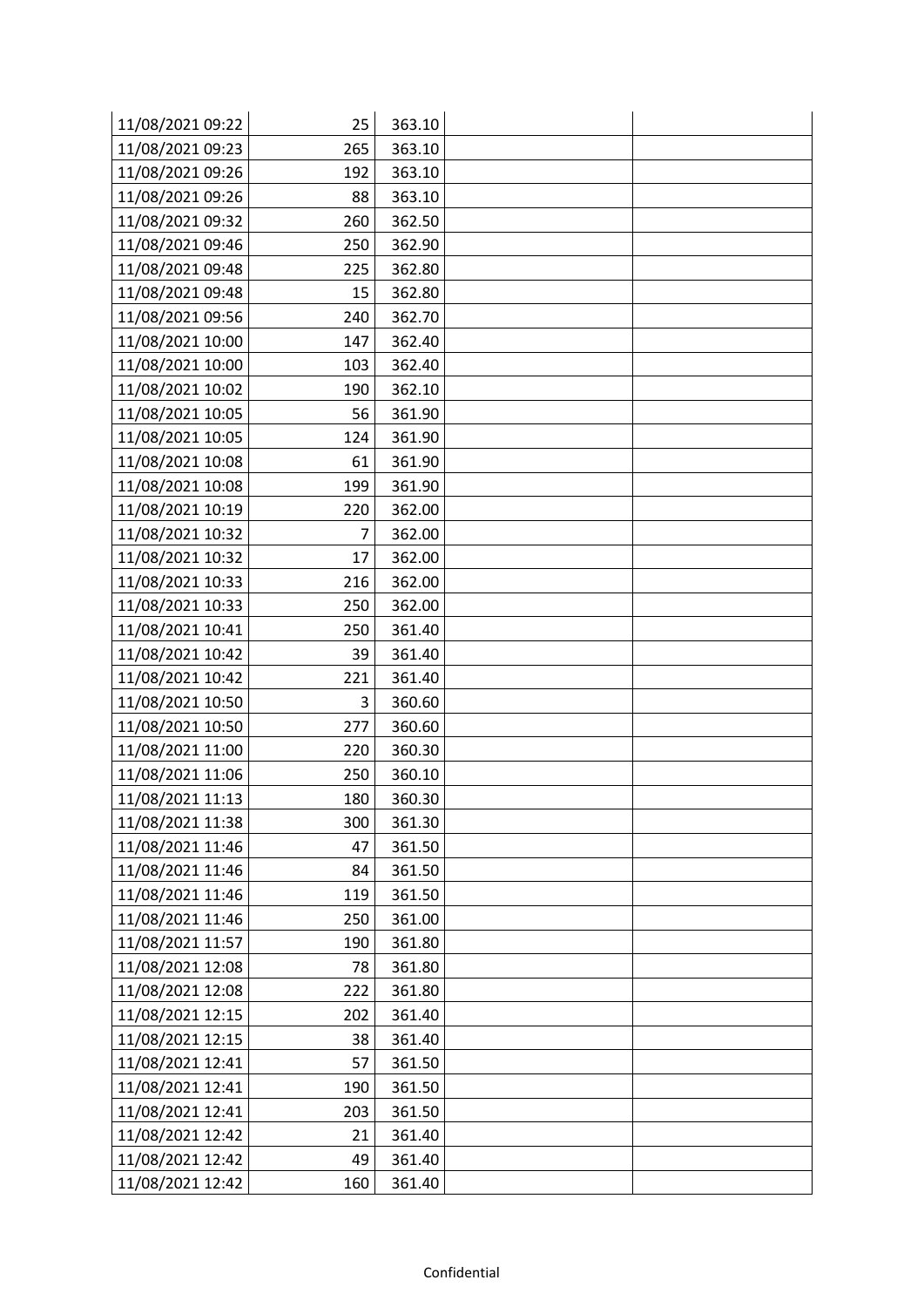| 11/08/2021 12:46 | 250 | 361.40 |        |          |  |
|------------------|-----|--------|--------|----------|--|
| 11/08/2021 13:00 | 260 | 361.30 |        |          |  |
| 11/08/2021 13:41 | 190 | 362.00 |        |          |  |
| 11/08/2021 13:50 | 240 | 361.90 |        |          |  |
| 11/08/2021 13:55 | 5   | 361.70 |        |          |  |
| 11/08/2021 13:55 | 215 | 361.70 |        |          |  |
| 11/08/2021 14:02 | 240 | 361.60 |        |          |  |
| 11/08/2021 14:20 | 48  | 361.80 |        |          |  |
| 11/08/2021 14:26 | 20  | 361.80 |        |          |  |
| 11/08/2021 14:27 | 152 | 361.80 |        |          |  |
| 11/08/2021 14:27 | 240 | 361.80 |        |          |  |
| 11/08/2021 14:34 | 175 | 362.00 |        |          |  |
| 11/08/2021 14:34 | 5   | 362.00 |        |          |  |
| 11/08/2021 14:59 | 250 | 363.00 |        |          |  |
| 11/08/2021 15:08 | 24  | 363.70 |        |          |  |
| 11/08/2021 15:20 | 73  | 364.00 |        |          |  |
| 11/08/2021 15:20 | 177 | 364.00 |        |          |  |
| 11/08/2021 15:23 | 196 | 363.70 |        |          |  |
| 11/08/2021 15:31 | 210 | 363.70 |        |          |  |
| 11/08/2021 15:32 | 260 | 363.80 |        |          |  |
| 11/08/2021 15:40 | 70  | 363.50 |        |          |  |
| 11/08/2021 15:42 | 53  | 363.80 |        |          |  |
| 11/08/2021 15:43 | 197 | 363.80 |        |          |  |
| 11/08/2021 15:48 | 250 | 364.00 |        |          |  |
| 11/08/2021 16:06 | 320 | 364.50 |        |          |  |
| 11/08/2021 16:14 | 260 | 364.40 |        |          |  |
| 11/08/2021 16:35 | 250 | 364.40 |        |          |  |
| 11/08/2021 16:35 | 250 | 364.40 |        |          |  |
| 11/08/2021 16:35 | 260 | 364.40 |        |          |  |
| 11/08/2021 16:35 | 250 | 364.30 |        |          |  |
| 11/08/2021 16:39 | 260 | 364.50 |        |          |  |
| 11/08/2021 16:50 | 180 | 364.70 |        |          |  |
| 11/08/2021 17:00 | 250 | 364.80 |        |          |  |
| 11/08/2021 17:00 | 300 | 364.80 |        |          |  |
| 11/08/2021 17:03 | 240 | 364.80 |        |          |  |
| 11/08/2021 17:05 | 167 | 364.60 |        |          |  |
| 11/08/2021 17:09 | 113 | 364.60 |        |          |  |
| 11/08/2021 17:09 | 276 | 364.60 |        |          |  |
| 11/08/2021 17:09 | 34  | 364.60 |        |          |  |
| 11/08/2021 17:12 | 66  | 364.70 |        |          |  |
| 11/08/2021 17:13 | 174 | 364.70 |        |          |  |
| 11/08/2021 17:24 | 250 | 365.20 |        |          |  |
| 11/08/2021 17:24 | 94  | 365.20 |        |          |  |
|                  |     |        | 16,094 | 362.8398 |  |
| August 12, 2021  |     |        |        |          |  |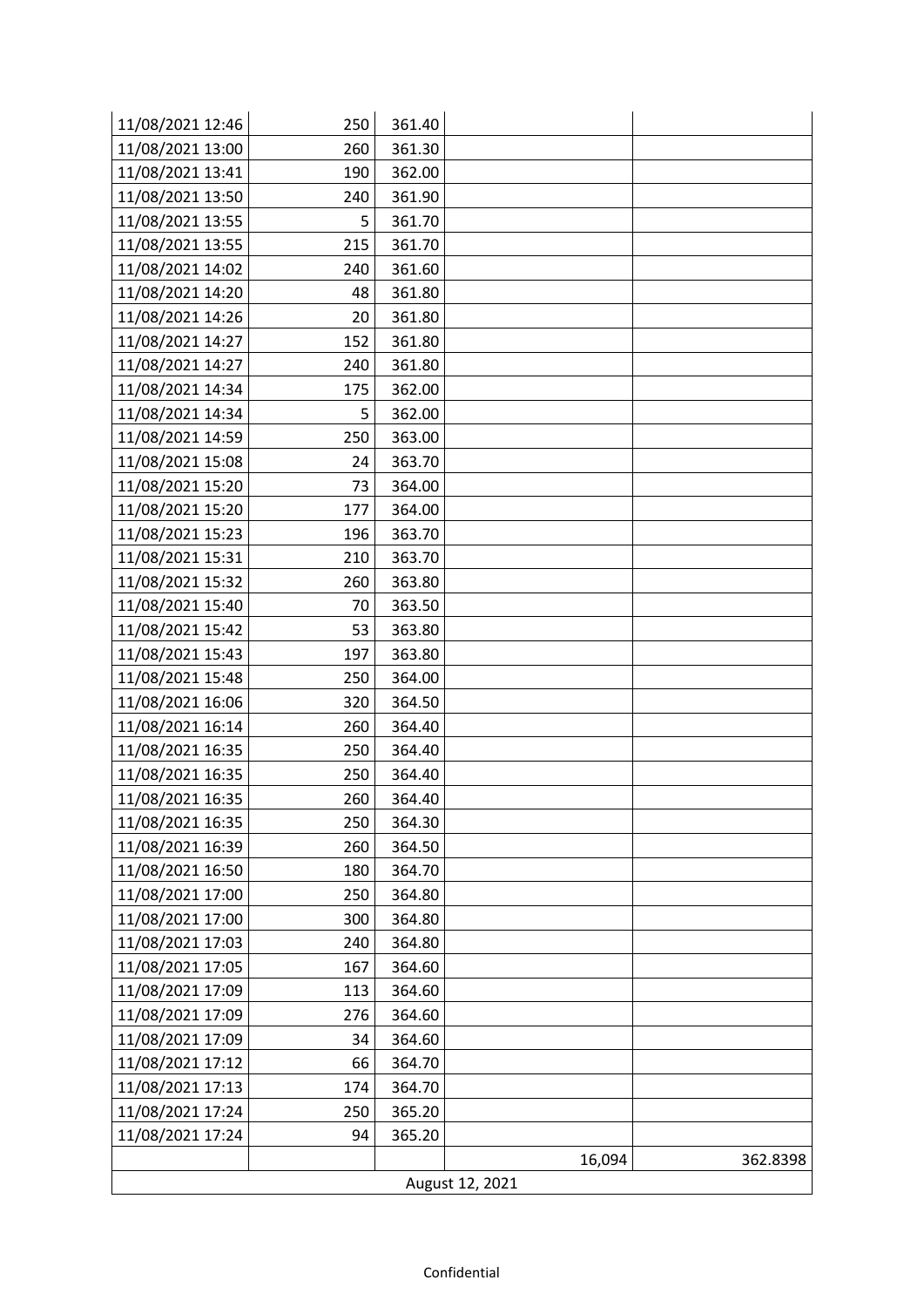|                  | Volume     |        |                         | Weighted average    |
|------------------|------------|--------|-------------------------|---------------------|
|                  | (number of | Price  | Aggregated daily volume | share price per day |
| Time             | shares)    | (SEK)  | (number of shares)      | (SEK)               |
| 12/08/2021 09:05 | 170        | 364.30 |                         |                     |
| 12/08/2021 09:09 | 200        | 364.80 |                         |                     |
| 12/08/2021 09:11 | 483        | 364.40 |                         |                     |
| 12/08/2021 09:11 | 67         | 364.40 |                         |                     |
| 12/08/2021 09:15 | 230        | 364.40 |                         |                     |
| 12/08/2021 09:25 | 270        | 365.10 |                         |                     |
| 12/08/2021 09:26 | 280        | 364.60 |                         |                     |
| 12/08/2021 09:28 | 64         | 364.40 |                         |                     |
| 12/08/2021 09:28 | 156        | 364.40 |                         |                     |
| 12/08/2021 09:35 | 191        | 364.90 |                         |                     |
| 12/08/2021 09:35 | 69         | 364.90 |                         |                     |
| 12/08/2021 09:51 | 250        | 365.30 |                         |                     |
| 12/08/2021 10:01 | 223        | 365.70 |                         |                     |
| 12/08/2021 10:01 | 47         | 365.70 |                         |                     |
| 12/08/2021 10:03 | 240        | 365.80 |                         |                     |
| 12/08/2021 10:07 | 280        | 365.60 |                         |                     |
| 12/08/2021 10:08 | 240        | 365.20 |                         |                     |
| 12/08/2021 10:22 | 73         | 365.20 |                         |                     |
| 12/08/2021 10:22 | 157        | 365.20 |                         |                     |
| 12/08/2021 10:32 | 180        | 365.40 |                         |                     |
| 12/08/2021 10:32 | 240        | 365.30 |                         |                     |
| 12/08/2021 10:32 | 179        | 365.10 |                         |                     |
| 12/08/2021 10:32 | 101        | 365.10 |                         |                     |
| 12/08/2021 10:33 | 240        | 365.00 |                         |                     |
| 12/08/2021 10:34 | 51         | 364.90 |                         |                     |
| 12/08/2021 10:34 | 139        | 364.90 |                         |                     |
| 12/08/2021 10:38 | 240        | 364.10 |                         |                     |
| 12/08/2021 10:51 | 220        | 364.40 |                         |                     |
| 12/08/2021 10:56 | 270        | 364.50 |                         |                     |
| 12/08/2021 11:05 | 154        | 364.40 |                         |                     |
| 12/08/2021 11:05 | 36         | 364.40 |                         |                     |
| 12/08/2021 11:09 | 143        | 364.00 |                         |                     |
| 12/08/2021 11:09 | 74         | 364.00 |                         |                     |
| 12/08/2021 11:09 | 33         | 364.00 |                         |                     |
| 12/08/2021 11:15 | 250        | 363.70 |                         |                     |
| 12/08/2021 11:21 | 144        | 363.50 |                         |                     |
| 12/08/2021 11:21 | 106        | 363.50 |                         |                     |
| 12/08/2021 11:27 | 225        | 364.10 |                         |                     |
| 12/08/2021 11:27 | 5          | 364.10 |                         |                     |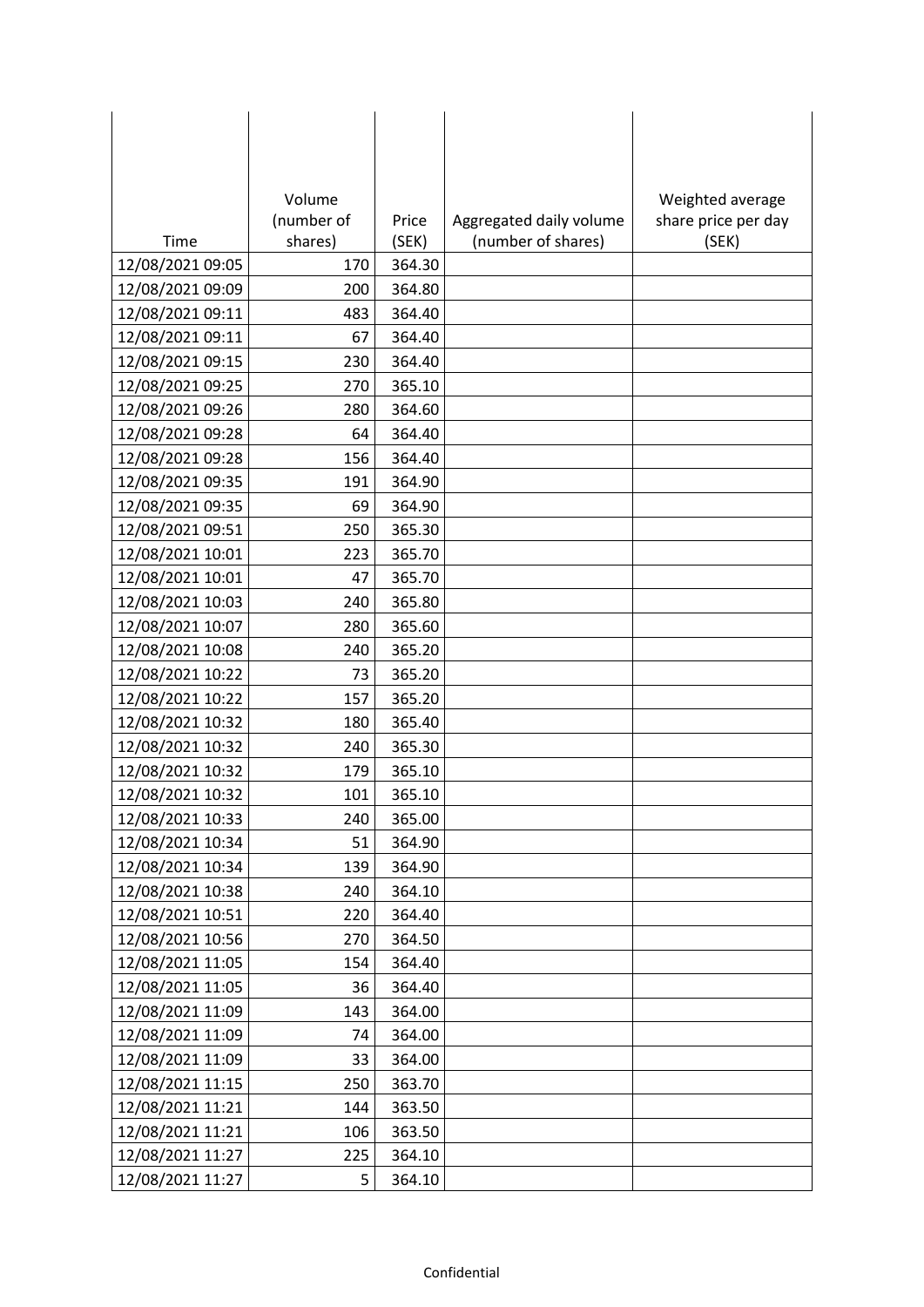| 12/08/2021 11:36 | 250 | 363.70 |  |
|------------------|-----|--------|--|
| 12/08/2021 11:37 | 240 | 363.70 |  |
| 12/08/2021 12:01 | 240 | 363.40 |  |
| 12/08/2021 12:16 | 250 | 363.40 |  |
| 12/08/2021 12:16 | 175 | 363.40 |  |
| 12/08/2021 12:16 | 15  | 363.40 |  |
| 12/08/2021 12:19 | 93  | 363.10 |  |
| 12/08/2021 12:19 | 127 | 363.10 |  |
| 12/08/2021 12:26 | 64  | 362.80 |  |
| 12/08/2021 12:26 | 128 | 362.80 |  |
| 12/08/2021 12:26 | 48  | 362.80 |  |
| 12/08/2021 12:36 | 250 | 363.10 |  |
| 12/08/2021 12:47 | 300 | 363.70 |  |
| 12/08/2021 13:47 | 270 | 363.70 |  |
| 12/08/2021 14:08 | 200 | 363.80 |  |
| 12/08/2021 14:09 | 48  | 363.70 |  |
| 12/08/2021 14:09 | 175 | 363.70 |  |
| 12/08/2021 14:09 | 33  | 363.70 |  |
| 12/08/2021 14:09 | 53  | 363.70 |  |
| 12/08/2021 14:09 | 8   | 363.70 |  |
| 12/08/2021 14:09 | 6   | 363.70 |  |
| 12/08/2021 14:09 | 100 | 363.70 |  |
| 12/08/2021 14:09 | 175 | 363.70 |  |
| 12/08/2021 14:09 | 6   | 363.70 |  |
| 12/08/2021 14:09 | 12  | 363.70 |  |
| 12/08/2021 14:09 | 60  | 363.70 |  |
| 12/08/2021 14:09 | 22  | 363.70 |  |
| 12/08/2021 14:09 | 100 | 363.70 |  |
| 12/08/2021 14:09 | 175 | 363.70 |  |
| 12/08/2021 14:09 | 100 | 363.70 |  |
| 12/08/2021 14:09 | 150 | 363.70 |  |
| 12/08/2021 14:09 | 81  | 363.70 |  |
| 12/08/2021 14:09 | 175 | 363.70 |  |
| 12/08/2021 14:09 | 200 | 363.70 |  |
| 12/08/2021 14:09 | 100 | 363.70 |  |
| 12/08/2021 14:09 | 260 | 363.70 |  |
| 12/08/2021 14:09 | 220 | 363.70 |  |
| 12/08/2021 14:09 | 36  | 363.70 |  |
| 12/08/2021 14:10 | 16  | 363.70 |  |
| 12/08/2021 14:12 | 175 | 363.70 |  |
| 12/08/2021 14:12 | 200 | 363.70 |  |
| 12/08/2021 14:12 | 100 | 363.70 |  |
| 12/08/2021 14:13 | 30  | 363.70 |  |
| 12/08/2021 14:13 | 100 | 363.70 |  |
| 12/08/2021 14:19 | 10  | 363.70 |  |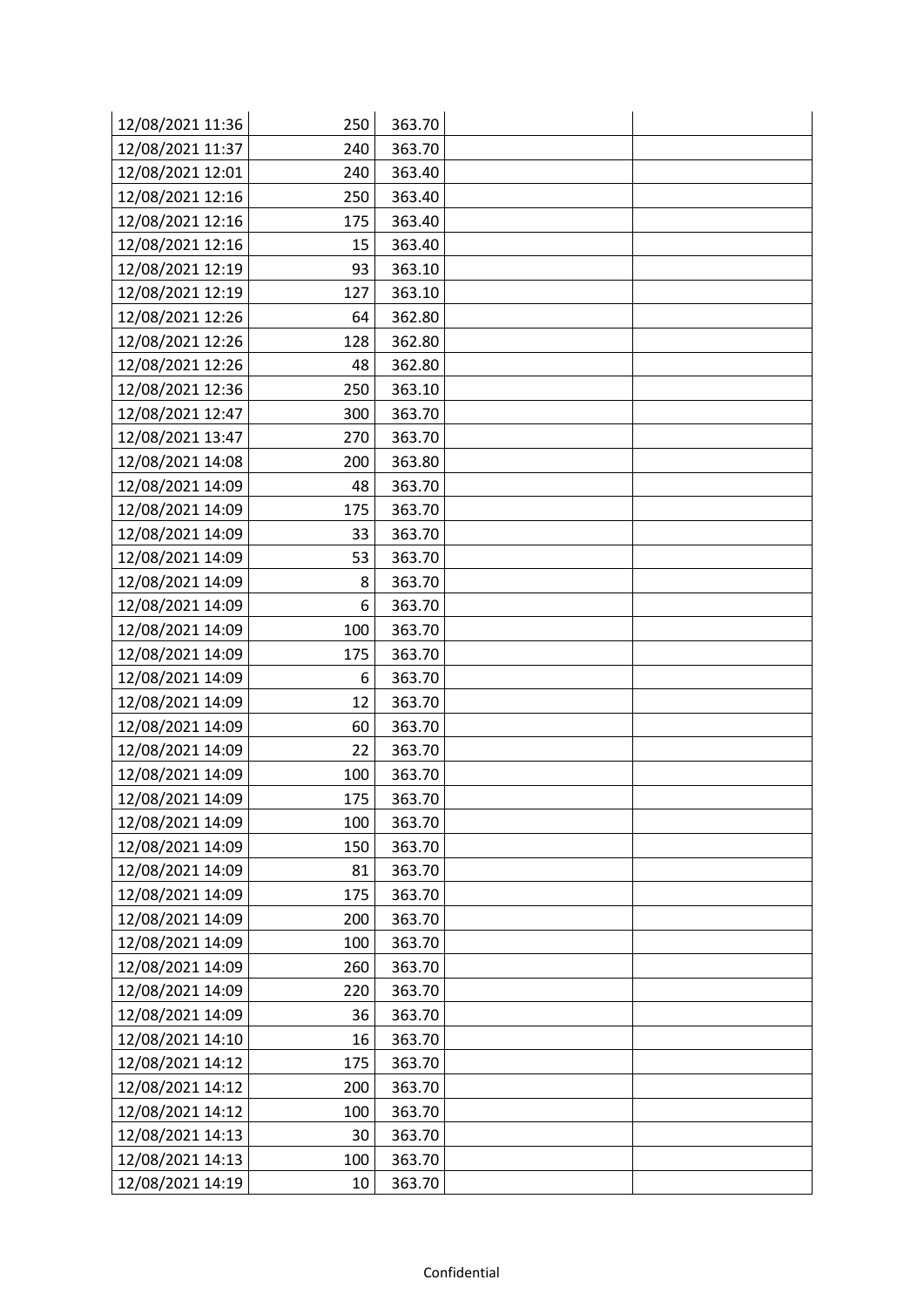| 12/08/2021 14:37 | 54                    | 363.70         |                                               |                              |
|------------------|-----------------------|----------------|-----------------------------------------------|------------------------------|
| 12/08/2021 14:37 | 260                   | 363.70         |                                               |                              |
| 12/08/2021 14:37 | 270                   | 363.80         |                                               |                              |
| 12/08/2021 14:38 | 240                   | 363.60         |                                               |                              |
| 12/08/2021 14:38 | 81                    | 363.50         |                                               |                              |
| 12/08/2021 14:38 | 109                   | 363.50         |                                               |                              |
| 12/08/2021 14:38 | 270                   | 363.40         |                                               |                              |
| 12/08/2021 14:43 | 65                    | 363.60         |                                               |                              |
| 12/08/2021 14:43 | 175                   | 363.60         |                                               |                              |
| 12/08/2021 14:56 | 240                   | 363.70         |                                               |                              |
| 12/08/2021 15:00 | 3                     | 363.80         |                                               |                              |
| 12/08/2021 15:00 | 177                   | 363.80         |                                               |                              |
| 12/08/2021 15:11 | 280                   | 363.90         |                                               |                              |
| 12/08/2021 15:22 | 250                   | 364.70         |                                               |                              |
| 12/08/2021 15:44 | 110                   | 364.00         |                                               |                              |
| 12/08/2021 15:44 | 240                   | 364.00         |                                               |                              |
| 12/08/2021 17:14 | 280                   | 364.70         |                                               |                              |
| 12/08/2021 17:14 | 100                   | 364.70         |                                               |                              |
| 12/08/2021 17:14 | 100                   | 364.70         |                                               |                              |
| 12/08/2021 17:14 | 5                     | 364.70         |                                               |                              |
| 12/08/2021 17:14 | 77                    | 364.70         |                                               |                              |
| 12/08/2021 17:14 | 89                    | 364.70         |                                               |                              |
| 12/08/2021 17:14 | 11                    | 364.70         |                                               |                              |
| 12/08/2021 17:14 | 350                   | 364.70         |                                               |                              |
| 12/08/2021 17:14 | 24                    | 364.70         |                                               |                              |
| 12/08/2021 17:14 | 50                    | 364.70         |                                               |                              |
| 12/08/2021 17:14 | 26                    | 364.70         |                                               |                              |
| 12/08/2021 17:14 | 79                    | 364.70         |                                               |                              |
| 12/08/2021 17:14 | 18                    | 364.70         |                                               |                              |
| 12/08/2021 17:14 | 100                   | 364.70         |                                               |                              |
| 12/08/2021 17:14 | 27                    | 364.70         |                                               |                              |
| 12/08/2021 17:14 | 100                   | 364.70         |                                               |                              |
| 12/08/2021 17:14 | 776                   | 364.70         |                                               |                              |
| 12/08/2021 17:14 | 191                   | 364.70         |                                               |                              |
| 12/08/2021 17:14 | 100                   | 364.70         |                                               |                              |
| 12/08/2021 17:14 | 2                     | 364.70         |                                               |                              |
|                  |                       |                | 17,625                                        | 364.2160                     |
|                  |                       |                | August 13, 2021                               |                              |
|                  |                       |                |                                               |                              |
|                  |                       |                |                                               |                              |
|                  |                       |                |                                               |                              |
|                  | Volume                |                |                                               | Weighted average             |
|                  |                       |                |                                               |                              |
| Time             | (number of<br>shares) | Price<br>(SEK) | Aggregated daily volume<br>(number of shares) | share price per day<br>(SEK) |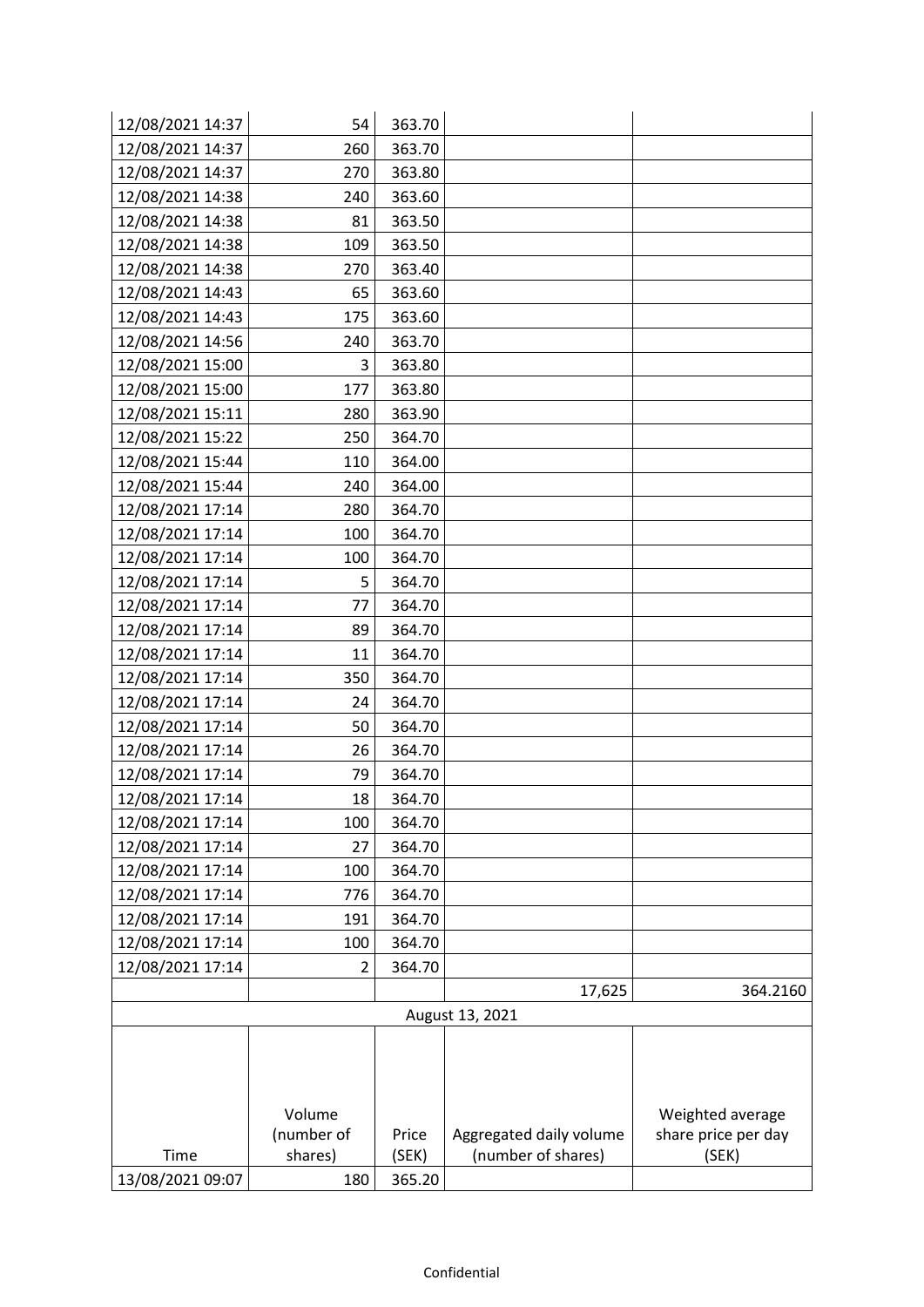| 13/08/2021 09:17 | 250 | 365.20 |  |
|------------------|-----|--------|--|
| 13/08/2021 09:18 | 290 | 365.00 |  |
| 13/08/2021 09:18 | 42  | 365.00 |  |
| 13/08/2021 09:18 | 208 | 365.00 |  |
| 13/08/2021 09:23 | 166 | 365.30 |  |
| 13/08/2021 09:23 | 74  | 365.30 |  |
| 13/08/2021 09:42 | 204 | 365.60 |  |
| 13/08/2021 09:42 | 56  | 365.60 |  |
| 13/08/2021 09:43 | 112 | 366.00 |  |
| 13/08/2021 09:43 | 108 | 366.00 |  |
| 13/08/2021 09:57 | 127 | 366.50 |  |
| 13/08/2021 09:57 | 63  | 366.50 |  |
| 13/08/2021 10:11 | 240 | 366.80 |  |
| 13/08/2021 10:20 | 250 | 366.80 |  |
| 13/08/2021 10:21 | 270 | 366.60 |  |
| 13/08/2021 10:23 | 110 | 366.50 |  |
| 13/08/2021 10:23 | 36  | 366.50 |  |
| 13/08/2021 10:23 | 44  | 366.50 |  |
| 13/08/2021 10:24 | 300 | 366.30 |  |
| 13/08/2021 10:38 | 240 | 366.50 |  |
| 13/08/2021 10:39 | 206 | 366.30 |  |
| 13/08/2021 10:39 | 54  | 366.30 |  |
| 13/08/2021 10:40 | 250 | 366.10 |  |
| 13/08/2021 10:53 | 240 | 366.40 |  |
| 13/08/2021 10:58 | 10  | 366.30 |  |
| 13/08/2021 10:59 | 170 | 366.30 |  |
| 13/08/2021 10:59 | 220 | 366.20 |  |
| 13/08/2021 11:10 | 240 | 366.20 |  |
| 13/08/2021 11:19 | 260 | 366.10 |  |
| 13/08/2021 11:36 | 175 | 365.70 |  |
| 13/08/2021 11:36 | 2   | 365.70 |  |
| 13/08/2021 11:36 | 63  | 365.70 |  |
| 13/08/2021 11:41 | 158 | 365.70 |  |
| 13/08/2021 11:41 | 32  | 365.70 |  |
| 13/08/2021 11:41 | 310 | 365.60 |  |
| 13/08/2021 12:02 | 240 | 365.70 |  |
| 13/08/2021 12:05 | 240 | 365.70 |  |
| 13/08/2021 12:09 | 220 | 365.50 |  |
| 13/08/2021 12:16 | 330 | 365.50 |  |
| 13/08/2021 12:29 | 180 | 365.10 |  |
| 13/08/2021 12:38 | 64  | 365.10 |  |
| 13/08/2021 12:45 | 290 | 365.50 |  |
| 13/08/2021 12:51 | 80  | 365.10 |  |
| 13/08/2021 12:51 | 96  | 365.10 |  |
| 13/08/2021 13:22 | 250 | 365.50 |  |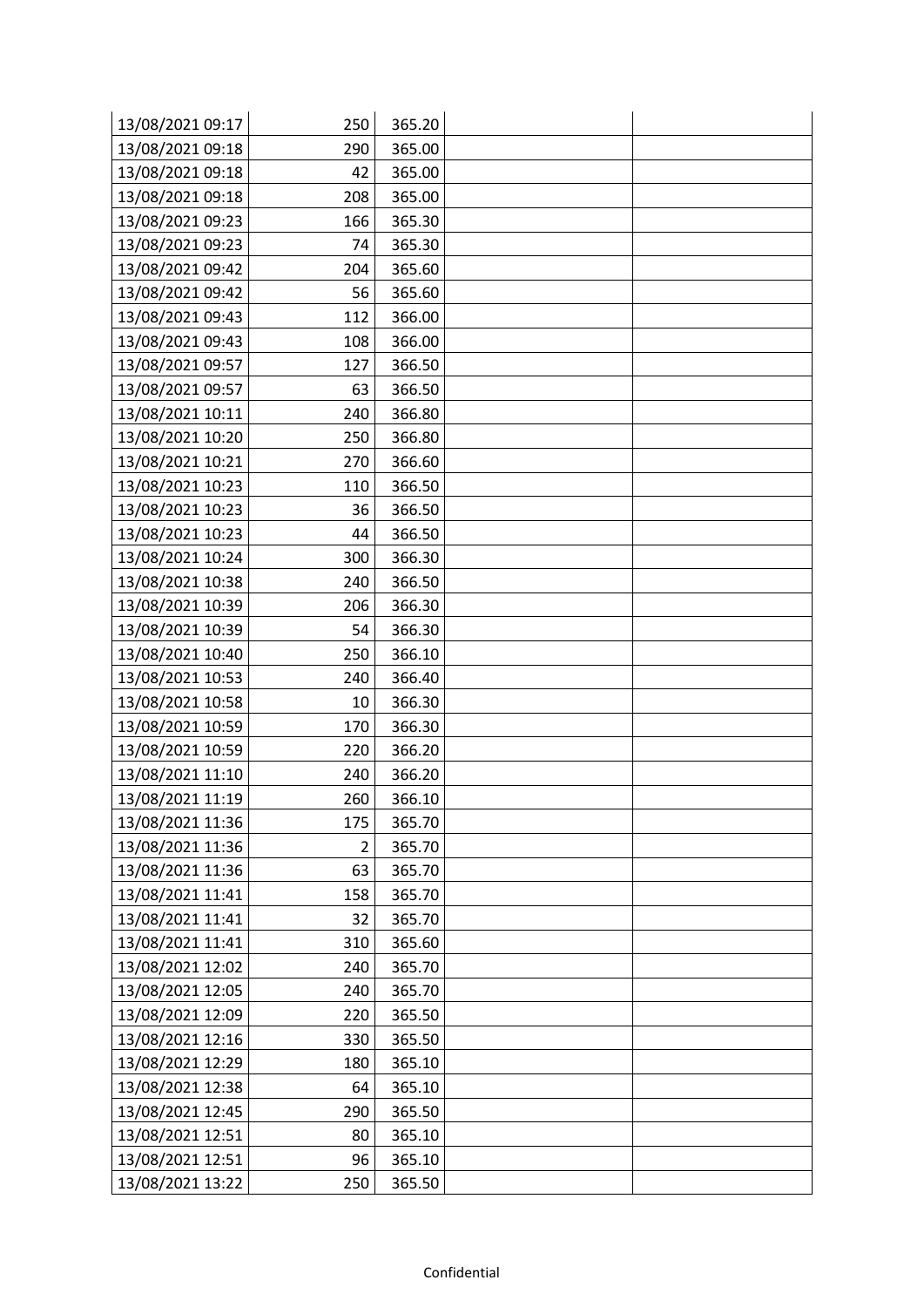| 13/08/2021 13:30 | 92  | 366.20 |  |
|------------------|-----|--------|--|
| 13/08/2021 13:30 | 118 | 366.20 |  |
| 13/08/2021 13:50 | 250 | 365.70 |  |
| 13/08/2021 14:06 | 240 | 365.50 |  |
| 13/08/2021 14:07 | 154 | 365.40 |  |
| 13/08/2021 14:08 | 66  | 365.40 |  |
| 13/08/2021 14:18 | 250 | 365.60 |  |
| 13/08/2021 14:30 | 190 | 365.50 |  |
| 13/08/2021 14:37 | 240 | 365.20 |  |
| 13/08/2021 14:51 | 260 | 365.70 |  |
| 13/08/2021 15:13 | 240 | 366.10 |  |
| 13/08/2021 15:20 | 53  | 365.80 |  |
| 13/08/2021 15:20 | 135 | 365.80 |  |
| 13/08/2021 15:20 | 2   | 365.80 |  |
| 13/08/2021 15:23 | 27  | 365.70 |  |
| 13/08/2021 15:31 | 340 | 365.80 |  |
| 13/08/2021 15:32 | 73  | 365.70 |  |
| 13/08/2021 15:32 | 18  | 365.70 |  |
| 13/08/2021 15:32 | 102 | 365.70 |  |
| 13/08/2021 15:34 | 93  | 365.20 |  |
| 13/08/2021 15:34 | 167 | 365.20 |  |
| 13/08/2021 15:51 | 200 | 366.70 |  |
| 13/08/2021 15:52 | 240 | 366.60 |  |
| 13/08/2021 16:00 | 92  | 366.90 |  |
| 13/08/2021 16:00 | 148 | 366.90 |  |
| 13/08/2021 16:03 | 270 | 366.60 |  |
| 13/08/2021 16:07 | 101 | 366.20 |  |
| 13/08/2021 16:07 | 119 | 366.20 |  |
| 13/08/2021 16:12 | 250 | 366.20 |  |
| 13/08/2021 16:22 | 38  | 366.00 |  |
| 13/08/2021 16:22 | 152 | 366.00 |  |
| 13/08/2021 16:24 | 241 | 366.00 |  |
| 13/08/2021 16:24 | 19  | 366.00 |  |
| 13/08/2021 16:24 | 260 | 365.90 |  |
| 13/08/2021 16:25 | 260 | 365.10 |  |
| 13/08/2021 16:36 | 230 | 365.80 |  |
| 13/08/2021 16:46 | 157 | 365.80 |  |
| 13/08/2021 16:52 | 280 | 366.20 |  |
| 13/08/2021 17:06 | 240 | 366.70 |  |
| 13/08/2021 17:06 | 430 | 366.60 |  |
| 13/08/2021 17:12 | 86  | 366.50 |  |
| 13/08/2021 17:12 | 125 | 366.50 |  |
| 13/08/2021 17:12 | 89  | 366.50 |  |
| 13/08/2021 17:12 | 240 | 366.50 |  |
| 13/08/2021 17:16 | 250 | 366.40 |  |